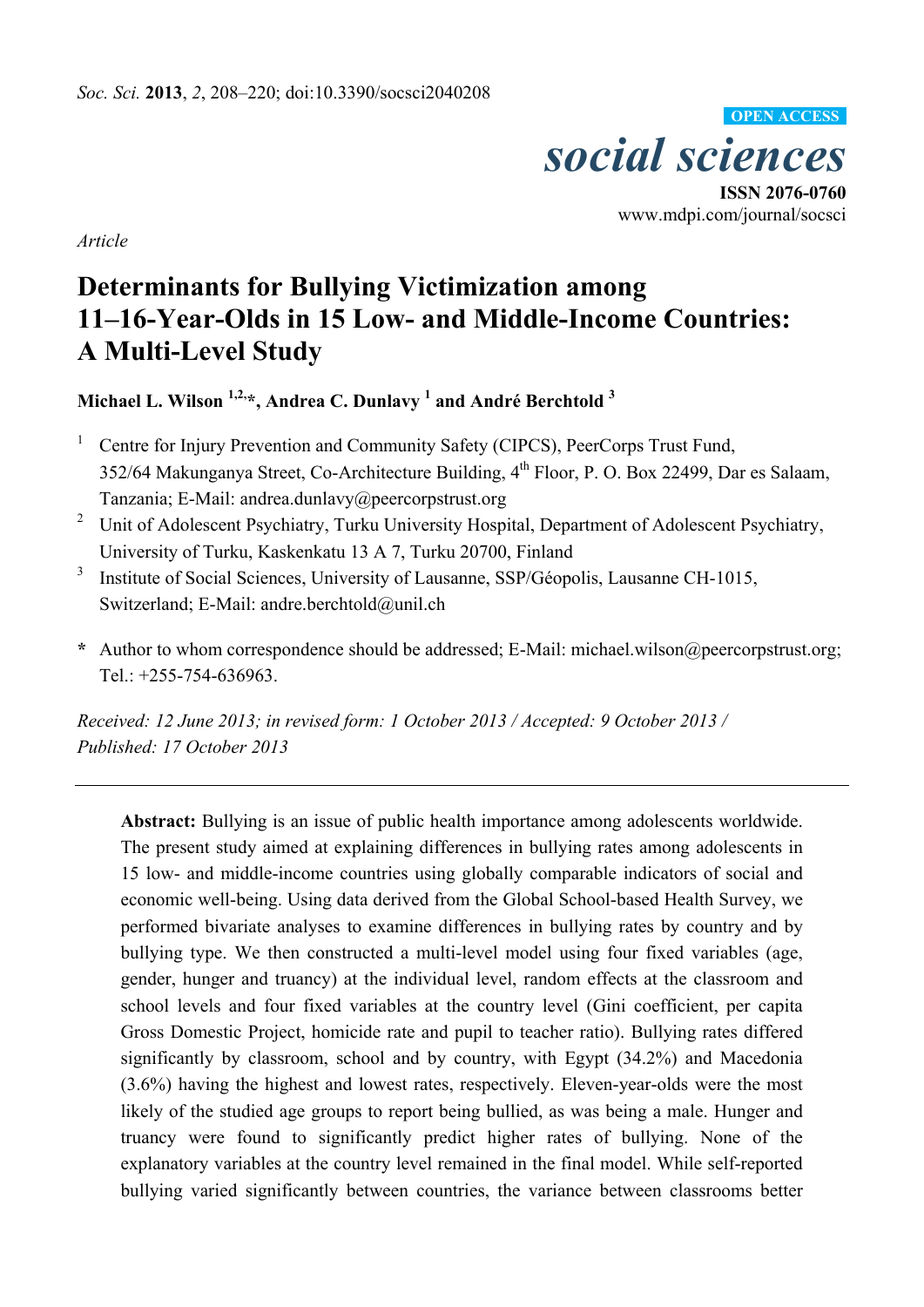explained these differences. Our findings suggest that classroom settings should be considered when designing approaches aimed at bullying prevention.

**Keywords:** violence; aggression; secondary schools; hunger; adolescents

## **1. Introduction**

Bullying has risen to become one of the most important forms of interpersonal violence among adolescents worldwide [1]. Defined as a wide spectrum of aggressive actions toward one or more individuals repeatedly and over time, bullying can have several adverse health effects if ignored [2,3]. For example, adolescents who are bullied demonstrate poorer psycho-social adjustment, increased difficulty in making and retaining friends and are more likely to feel lonely within their peer groups [4]. These harms may extend to deeper internalizing disorders, such as low self-esteem, and externalizing behaviors, such as self-harm [5]. Those who are bullied in school have higher rates of truancy and are more likely to avoid school the more they are bullied [6]. Prior research has also revealed that these psycho-social struggles can endure into adulthood, where they may consequently generate additional problems in work and family life [7,8].

While bullying exists in most countries, considerable variations in prevalence exist. Within high-income country (HIC) settings, bullying prevalence ranges from a low of 5.3/6.5% (males/females) in Hungary, to 36.3/32.3% in Lithuania for a reference period of "2–3 times per month during the past couple of months" [9]. In the low- and middle-income countries (LMIC), which collect population-based data, differences range from 8.2/7.3% in Tajikistan to 63.1/57.7% in Zambia for students who reported being bullied at least once during a one month period [1]. According to the most recent data, variations in bullying prevalence across countries may be partially explained by socioeconomic inequalities, which differ between them [9,10]. One theory is that as inequalities widen, increasing pressures are placed on pre-existing social controls over individual and collective behavior. The social cohesion that once buffered against interpersonal conflict may no longer serve to protect against it [11,12]. Rapid growth and unplanned urbanization in LMICs are other reasons that have exacerbated the rise of inequalities [13].

Most of the available literature on bullying among adolescents tends to focus on those from HIC settings. Additionally, the large share of research on bullying in LMICs is limited to analyses of proximate factors at the individual level. Few studies exist among LMICs that examine the contribution of contextual factors, which may explain why differences between countries exist [11]. The aim of this study lies in explaining bullying differences among LMICs by using globally comparable indicators of social and economic well-being in addition to school and individual level factors.

## **2. Methods**

## *2.1. Data*

The data for this study were derived from global school-based health surveys (GSHS) completed during 2006–2008. The GSHS, representing more than 40 LMICs, measures behavioral risk and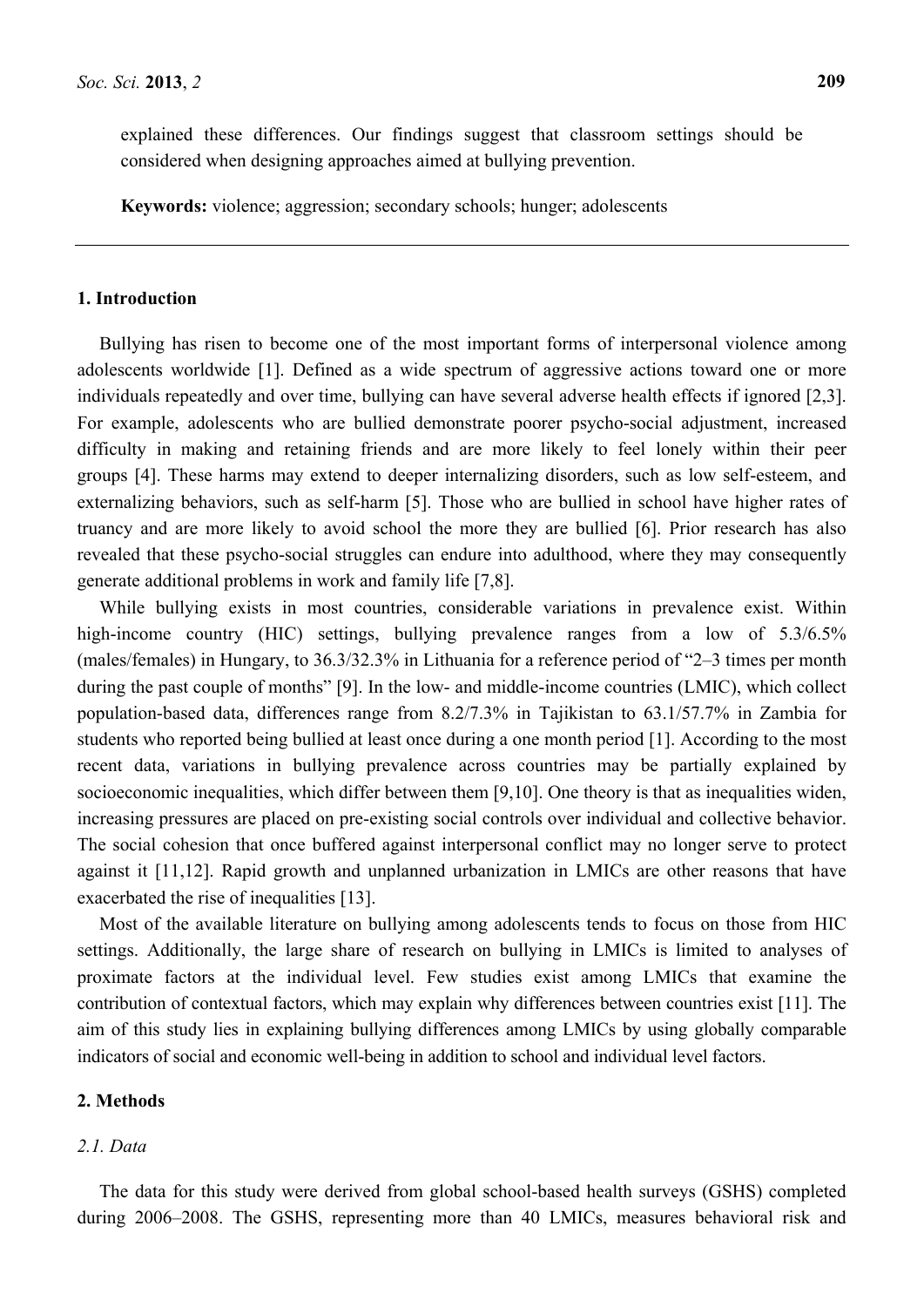protective factors among school-attending adolescents. More detailed information on the GSHS can be found elsewhere [14]. The GSHS data were sampled in a two-stage framework beginning at the school level. In each country, schools were randomly selected to provide a representative sample of adolescents aged 11–16 years from the entire country or large urban areas. Then, classrooms were selected within each school. Depending on the country, either all classrooms of the selected schools or only a subset of them were included in the survey. Data from 15 LMICs were included in our analyses (see Table 1). Two were limited to cities within countries (Dar es Salaam in Tanzania and Quito in Ecuador). Other country datasets were not considered for inclusion, because they excluded key comparison variables (not all countries use the same core questions of the GSHS), such as truancy. On the other hand, we chose not to include two variables (to have considered suicide, to have planned suicide), because they were not available in several of the 15 countries under study.

| Characteristics  | $N = 33,502$ (weighted data) | % Bullied ( $n = 6,383$ ) | <i>p</i> -value |
|------------------|------------------------------|---------------------------|-----------------|
| Age (years)      |                              |                           |                 |
| 11               | 346                          | 24.6                      | 0.153           |
| 12               | 2,945                        | 20.2                      |                 |
| 13               | 7,426                        | 20.2                      |                 |
| 14               | 8,415                        | 19.7                      |                 |
| 15               | 7,976                        | 17.0                      |                 |
| 16               | 6,394                        | 18.6                      |                 |
| Gender           |                              |                           | < 0.001         |
| Male             | 16,631                       | 21.3                      |                 |
| Female           | 16,871                       | 16.8                      |                 |
| Truancy          |                              |                           | < 0.001         |
| 0 days           | 22,346                       | 15.3                      |                 |
| 1 or 2 days      | 7,578                        | 22.7                      |                 |
| 3 to 5 days      | 2,115                        | 34.6                      |                 |
| 6 to 9 days      | 777                          | 34.2                      |                 |
| 10 or more days  | 686                          | 35.2                      |                 |
| Hunger           |                              |                           | < 0.001         |
| Never            | 16,141                       | 13.9                      |                 |
| Rarely           | 7,562                        | 20.8                      |                 |
| Sometimes        | 7,614                        | 24.0                      |                 |
| Most of the time | 1,321                        | 32.4                      |                 |
| Always           | 863                          | 36.0                      |                 |
| Country          |                              |                           | < 0.001         |
| Argentina        | 4,237                        | 11.6                      |                 |
| Ecuador (Quito)  | 166                          | 8.1                       |                 |
| Egypt            | 5,248                        | 34.2                      |                 |
| Ghana            | 1,902                        | 33.9                      |                 |
| Jordan           | 669                          | 18.3                      |                 |

**Table 1.** Bivariate analyses of bullied adolescents among a sample of low- and middle-income countries (2006–2008).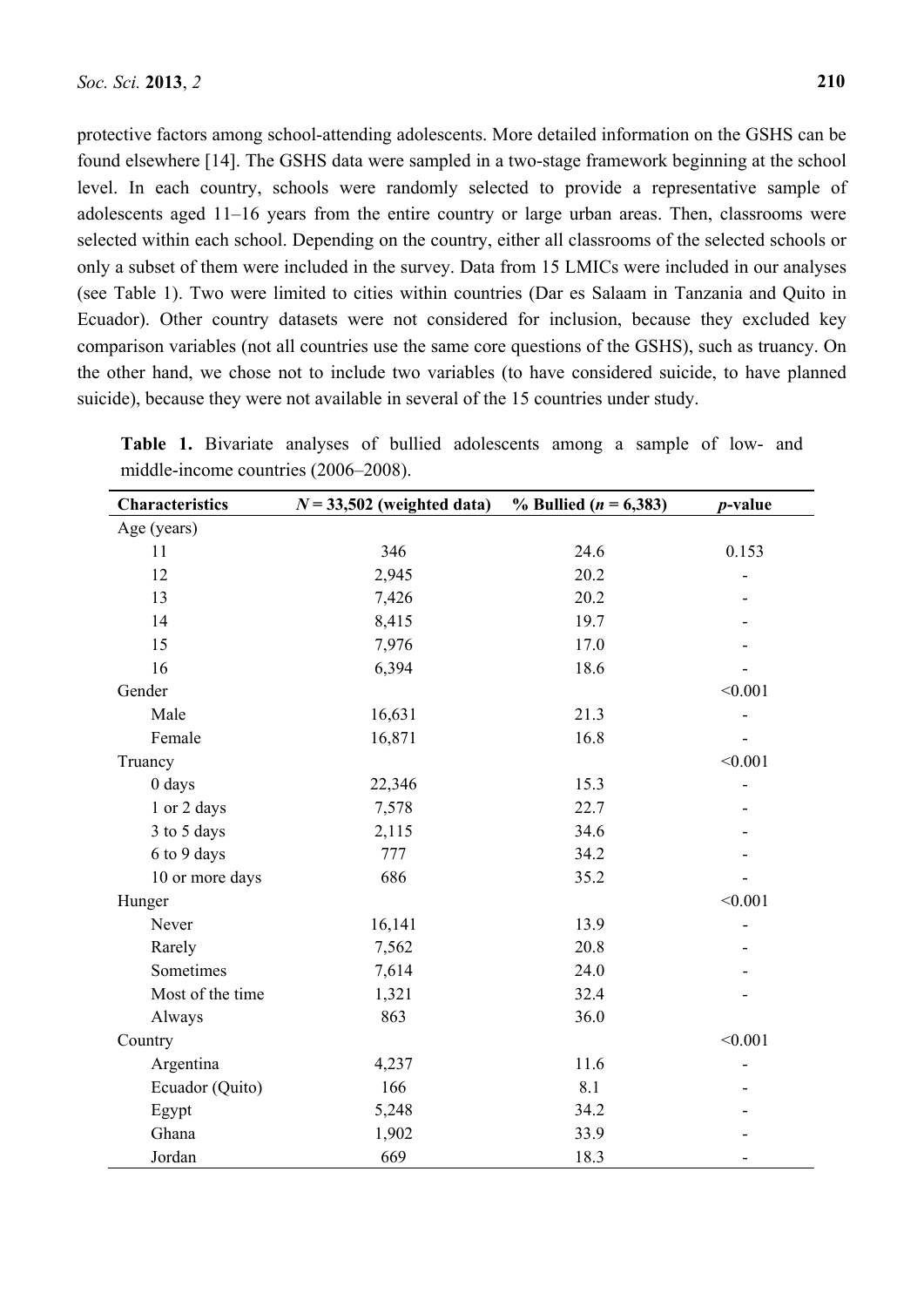| <b>Characteristics</b> | $N = 33,502$ (weighted data) | % Bullied ( $n = 6,383$ ) | <i>p</i> -value          |
|------------------------|------------------------------|---------------------------|--------------------------|
| Macedonia              | 237                          | 3.6                       |                          |
| Morocco                | 2,730                        | 10.3                      |                          |
| Philippines            | 8,659                        | 21.2                      |                          |
| St. Lucia              | 16                           | 14.5                      |                          |
| Tanzania (Dar es       |                              |                           |                          |
| Salaam)                | 319                          | 11.3                      |                          |
| Thailand               | 6,120                        | 10.3                      | $\overline{\phantom{0}}$ |
| Trinidad               | 188                          | 9.0                       | $\overline{\phantom{0}}$ |
| Tunisia                | 1,282                        | 12.4                      |                          |
| Uruguay                | 202                          | 8.1                       | $\overline{\phantom{0}}$ |
| Yemen                  | 1,527                        | 21.5                      |                          |

**Table 1.** *Cont.*

Significant differences in the proportions of bullied *vs*. non-bullied participants are indicated by *p*-values.

It is important to note that the number of included students ranged from 769 (Yemen) to 4,562 (Ghana), but that a correct analysis of cross-national data requires taking into account the relative population size in each country. As such, all analyses were made using weighted data. Thus, the values appearing in the country part of Table 1 reflect the relative share of the total population living in each country. For instance, 1,073 students out of 33,502 were surveyed in St. Lucia, but in terms of weighted data, these students represented only 16 persons, that is, 0.05% of the total sample.

In this study, we made comparisons across countries between bullying and several socio-demographic and contextual variables based on indications in the literature. At the time of data collection, ethical approval had been provided by the ministries of education and/or health in each participating country. All data were freely available via the GSHS website [14].

#### *2.2. Participants*

A total of *n* = 33,502 school-attending adolescents belonging to 493 classrooms and 281 different schools were included in the present study. The set of weights provided within each original GSHS dataset were used in order to keep, as accurate as possible, the structure of the population under study. The sum of the weights was normalized to the number of participants in the study.

#### *2.3. Variable Selection (Dependent Variable)*

We defined bullying as having been subjected to at least three bullying incidents during one or more days within the 30 day period prior to the survey. A seven item question in the GSHS survey considered the following forms of bullying: (1) "*I was hit, kicked, pushed, shoved around or locked indoors*"; (2) "*I was made fun of because of my race or color*"; (3) "*I was made fun of because of my religion*"; (4) "*I was made fun of with sexual jokes, comments or gestures*"; (5) "*I was left out of activities on purpose or completely ignored*"; (6) "*I was made fun of because of how my body or face looks*"; (7) "*I was bullied in some other way*". We provide the response items for each country in Table 2. Those not reporting any of the above forms of bullying served as the reference group (defined in the tables as "ref").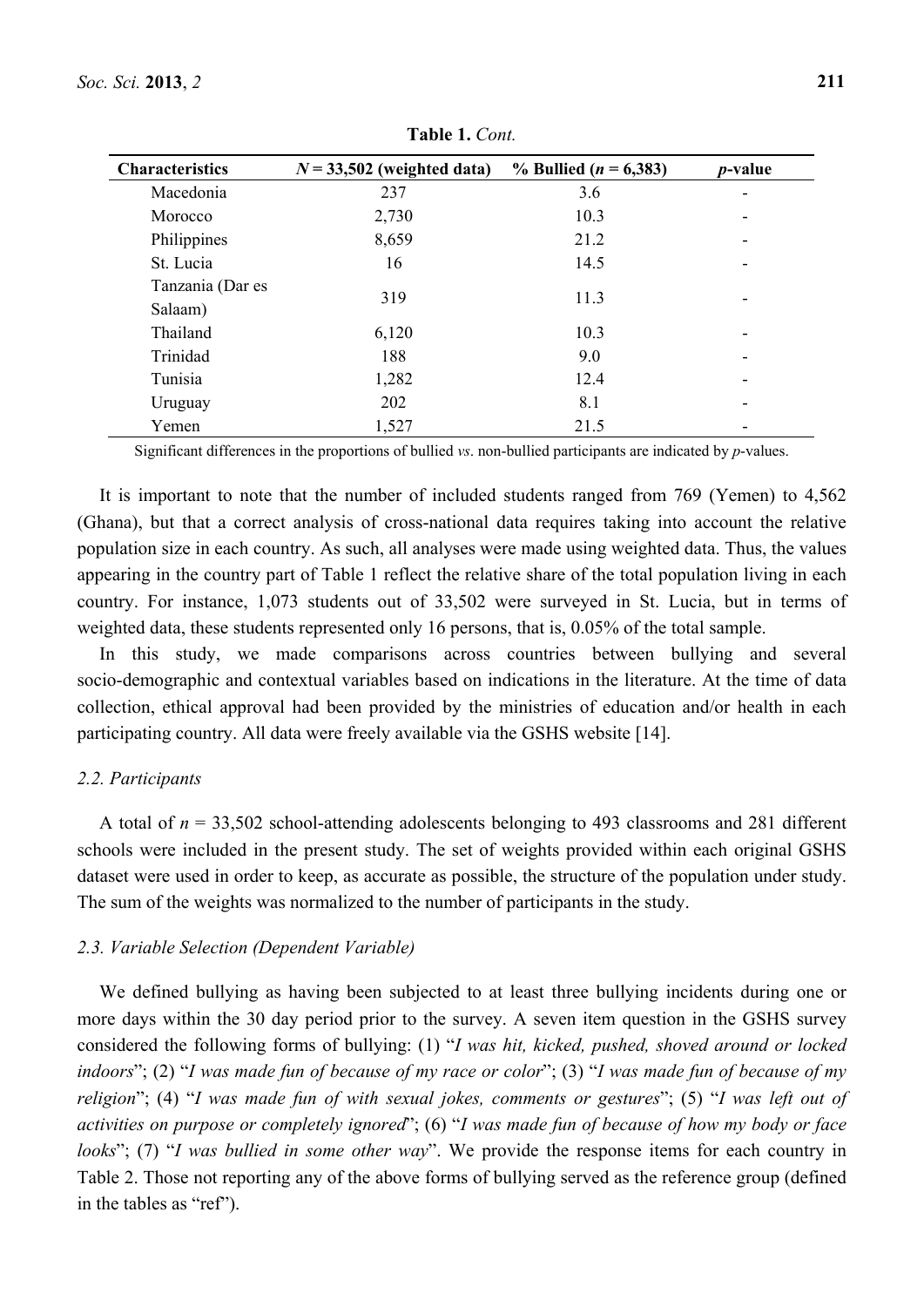## *Soc. Sci.* **2013**, *2* **212**

|                             | Response items for bullying by type (weighted percentages) |                                            |                                       |                                     |                                         |                                                        |                                        |                            |
|-----------------------------|------------------------------------------------------------|--------------------------------------------|---------------------------------------|-------------------------------------|-----------------------------------------|--------------------------------------------------------|----------------------------------------|----------------------------|
| Country                     | Hit, kicked,<br>pushed, shoved<br>or locked indoors        | Made fun of<br>because of<br>race or color | Made fun of<br>because of<br>religion | Made fun of<br>with sexual<br>jokes | Left out of<br>activities or<br>ignored | Made fun of<br>because of how my<br>face or body looks | <b>Bullied in</b><br>some other<br>way | Design-based<br>$p$ -value |
| Argentina                   | 11.6                                                       | 15.1                                       | 1.0                                   | 17.2                                | 3.8                                     | 23.0                                                   | 28.4                                   | < 0.0001                   |
| Ecuador (Quito)             | 10.4                                                       | 5.1                                        | 4.6                                   | 15.4                                | 8.1                                     | 9.3                                                    | 47.0                                   | ۰                          |
| Egypt                       | 28.8                                                       | 25.2                                       | 7.4                                   | 13.5                                | 4.2                                     | 3.4                                                    | 17.5                                   | -                          |
| Ghana                       | 24.5                                                       | 21.1                                       | 18.5                                  | 9.0                                 | 5.5                                     | 11.5                                                   | 9.9                                    |                            |
| Jordan                      | 13.2                                                       | 11.0                                       | 4.7                                   | 12.6                                | 5.4                                     | 10.9                                                   | 42.2                                   | ۰                          |
| Macedonia                   | 12.0                                                       | 8.7                                        | 4.0                                   | 25.2                                | 8.2                                     | 20.6                                                   | 21.4                                   | $\overline{\phantom{a}}$   |
| Morocco                     | 15.9                                                       | 16.3                                       | 24.5                                  | 6.1                                 | 0.5                                     | 11.3                                                   | 25.4                                   |                            |
| Philippines                 | 10.7                                                       | 9.2                                        | 4.1                                   | 21.1                                | 7.7                                     | 13.4                                                   | 33.7                                   |                            |
| St. Lucia                   | 24.0                                                       | 8.6                                        | 6.6                                   | 8.8                                 | 6.4                                     | 19.5                                                   | 26.1                                   |                            |
| Tanzania (Dar<br>es Salaam) | 25.6                                                       | 5.8                                        | 11.2                                  | 14.0                                | 8.0                                     | 9.2                                                    | 26.1                                   |                            |
| Thailand                    | 30.2                                                       | 7.3                                        | 3.3                                   | 22.0                                | 3.3                                     | 8.8                                                    | 25.2                                   |                            |
| Trinidad                    | 19.7                                                       | 9.9                                        | 3.5                                   | 10.2                                | 5.0                                     | 14.9                                                   | 36.8                                   |                            |
| Tunisia                     | 15.4                                                       | 10.5                                       | 5.8                                   | 12.5                                | 5.1                                     | 14.0                                                   | 36.7                                   |                            |
| Uruguay                     | 5.7                                                        | 4.0                                        | 1.0                                   | 21.4                                | 5.6                                     | 33.0                                                   | 29.3                                   |                            |
| Yemen                       | 16.9                                                       | 25.6                                       | 14.9                                  | 21.8                                | 3.4                                     | 1.7                                                    | 15.7                                   | $\overline{\phantom{0}}$   |

**Table 2.** Country values by bullied category among a sample of adolescents in low- and middle-income countries (2006–2007).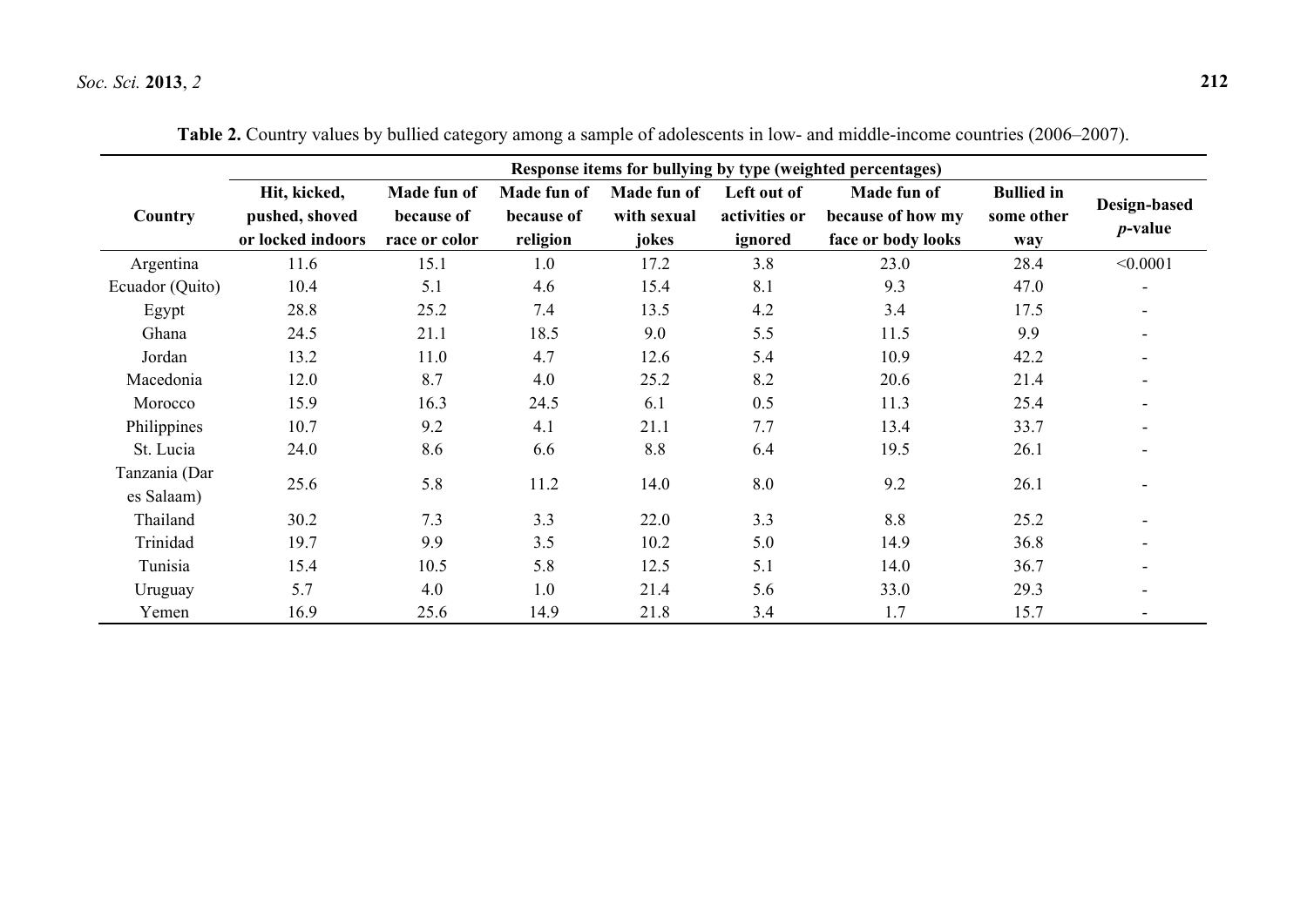#### *2.4. Individual-Level Variables*

We selected several fixed explanatory variables at both the individual and country levels that were consistent with our aim, but no fixed variable was available at the intermediary levels (classroom and school). At the individual level, in addition to socioeconomic status (SES) [15], prior research suggested that bullying was associated with truancy, that younger pupils were more vulnerable and that boys were often overrepresented [6,16,17]. In order to explore these associations as closely as possible, we derived our variables from the following questions in the GSHS surveys:

Age in years (11–16) was used along with gender. We examined the effect of not having enough food in the home (hunger) by using the responses to the question: "*During the past 30 days, how often did you go hungry because there was not enough food in your home?*" The responses were "*never*", "*rarely*", "*sometimes*", "*most of the time*" or "*always*". For truancy, we used the responses from the question: "*During the past 30 days, on how many days did you miss classes or school without permission?*". The responses were "*never*", "*1 or 2 days*", "*3 to 5 days*", "*6 to 9 days*" or "*10 days or more*".

#### *2.5. Country-Level Variables*

At the country-level, we considered four independent variables, with their relevance being based on prior research [10,18]. The first two were measures of economic equality within and between countries, the Gini coefficient (GC) and the per capita Gross Domestic Product (GDP). The GC is a measure of statistical dispersion, which measures the inequality among values of a frequency distribution, such as income. A coefficient of zero expresses perfect equality or that everyone within a country has roughly the same income. A coefficient of 100 expresses maximal inequality or that one person has all of the income within a country [19]. The GDP refers to the market value of final goods and services produced within a country within a given period. The GDP per capita, as used in this study, is often considered an indicator of a country's overall standard of living [20].

The second two variables were used as proxies for social equality between countries. The first considered the ratio of secondary school pupils to secondary school teachers, which informs about the allocation of available resources to education in a given country [21]. Classrooms with a very high pupil to teacher ratio have been found to be disruptive to education, as it is related to suboptimal levels of supervision [22]. The second variable used was the annual rate of intentional homicides per 100,000 persons. Research shows that countries with high rates of homicide are more likely to have exacerbated levels of social inequality [23]. Additionally, in settings where interpersonal violence is widespread, adolescents are more likely to demonstrate increased aggression towards others [24]. We provide detailed values for each country in Table 3. All four variables were derived from World Bank development indicators [25].

#### *2.6. Random Effects*

In addition to all previously described fixed effects, random effects were also considered for inclusion in the multilevel model. Random effects allow the effect of an explanatory factor at a given level to vary in the function of the value of a higher level. Moreover, this approach indicates which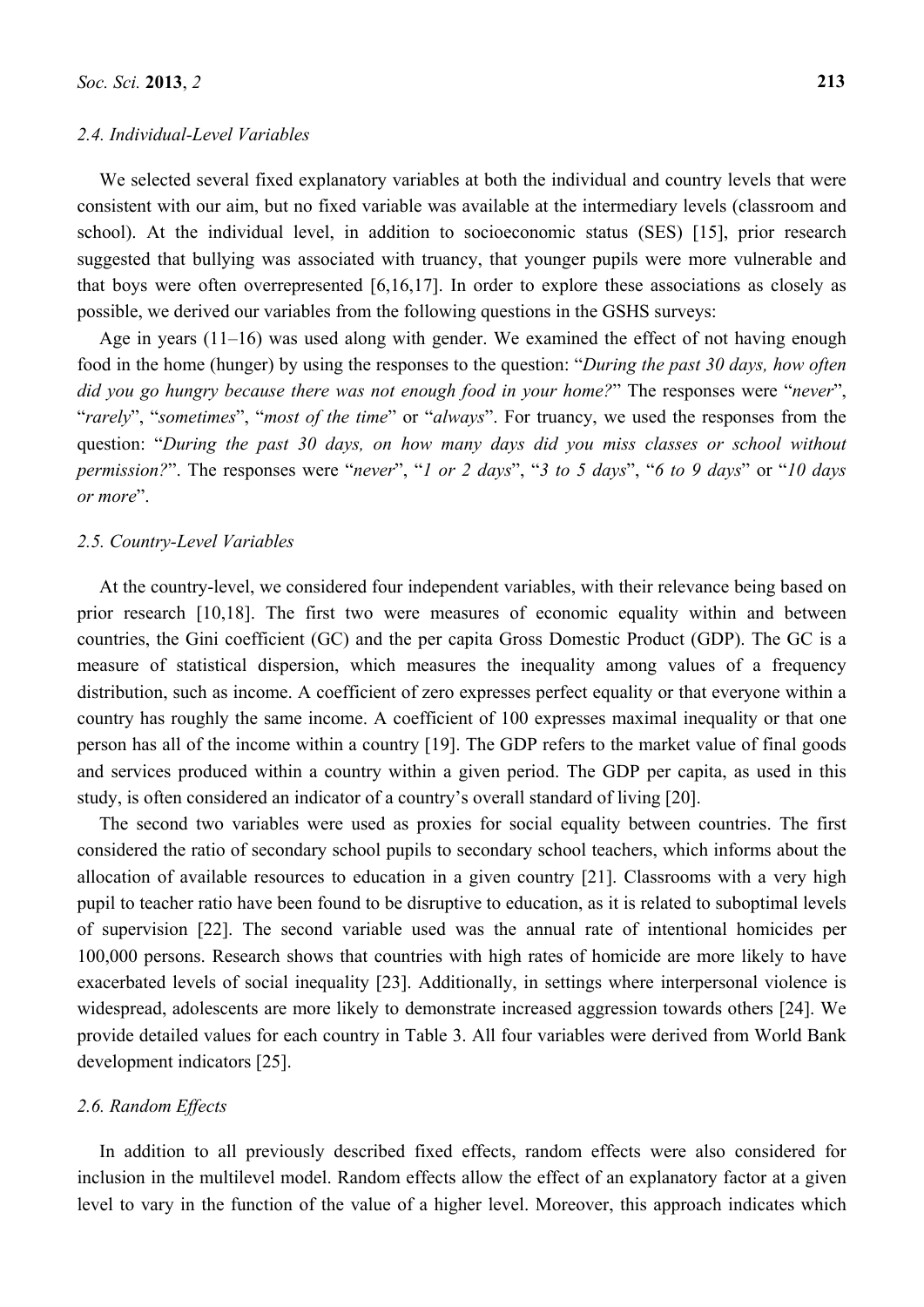part of the total variability is attributable to each part of the model [26]. Here, we tried to introduce each of the four individual-level factors at the classroom, school and country levels. For instance, a significant random effect for gender at the country level would signify that the relationship between being a boy and being bullied is different from one country to another.

#### *2.7. Data Analysis*

Bivariate analyses between individual-level factors and bullying were carried out using Pearson's chi-square, taking into account the multilevel design of the survey. Since the number of observations included in the dataset was large, we set the threshold for statistical significance at  $p \le 0.01$ . Then, following the strategy defined by Hox, 1994 [27], we constructed a multilevel model, the first level being a logistic regression predicting the fact of having been bullied. First, we tested the usefulness of all four hierarchical levels. Then, we included successively fixed explanatory factors at the individual level, random effects, fixed explanatory factors at the country level and cross-level interactions. All numeric variables were standardized before inclusion in the model. All computed models were compared using the Bayesian Information Criterion (BIC), which considers both the quality of adjustment of the model to the data and the parsimony of the model [28]. The different effects were introduced one at a time in the model, and only those effects showing a significant improvement of the BIC were retained. Fixed effects are interpreted similarly as in a standard regression model. Random effects, when significant, imply that the effect of an explanatory variable is not homogeneous, but that it varies among the levels of another variable. For instance, a significant effect of the random factor, gender, at the classroom level implies that the exact effect of being a female or a male can vary from one classroom to another. We report effect measures as odds ratios (OR) along with 99% confidence intervals (CIs). All analyses were performed using the R Statistical Environment [29].

#### **3. Results**

In the bivariate analyses (Table 1), we found that bullying was significantly associated with being male, truancy and poverty. Although bullying decreased with age, the differences were not statistically significant. The prevalence of bullying significantly differed between countries, ranging from a low of 3.6% in Macedonia to a high of 34.2% in Egypt.

When examining rates by bulling type (Table 2), we found that physical assaults were the most common form of bullying among students in Egypt (28.8%) and Ghana (24.5%) and making fun because of one's race or color was the most common form of bullying in Yemen (25.6%). In all other countries, the reported rates of unspecified forms of bullying (*i.e.*, bullied in some other way) were higher than all the other categories.

In Table 3, we show the country-level variables that were included in the analyses. Egypt had the most equitable distribution of income  $(GC = 32.14)$  and Ecuador (Quito) had the lowest equity in absolute terms  $(GC = 53.65)$ . The Philippines had the highest secondary school student to teacher ratio (32.3), while Argentina had the lowest (12.6). Egypt had the lowest rate of intentional homicide per 100,000 persons (0.3), and Tanzania had the highest among all of the settings considered (26.0). The country with the highest GDP per capita was Trinidad, with 21,000 USD, and the lowest was Tanzania, with 1,400 USD.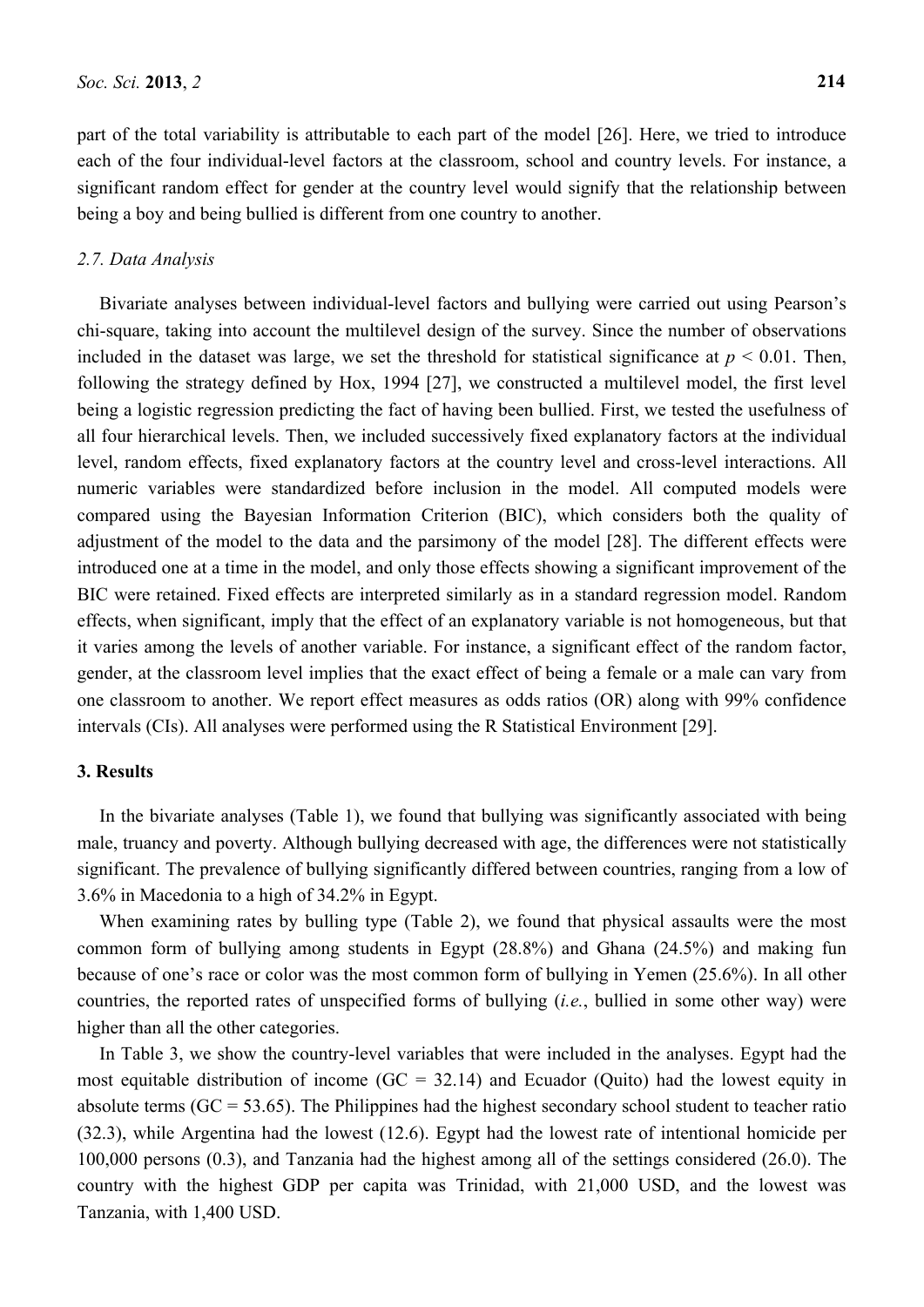| Country                     | $GC$ (Year†) | * Pupil to<br>teacher ratio<br>$(Year \t{t})$ | * Intentional<br>homicide rate per<br>100,000 (Year $\ddagger$ ) | GDP per capita<br>(USD) |
|-----------------------------|--------------|-----------------------------------------------|------------------------------------------------------------------|-------------------------|
| Argentina                   | 48.77        | 12.6(2006)                                    | 5.5(2007)                                                        | 14 700                  |
| Ecuador (Quito)             | 53.65        | 14.4 (2006)                                   | 18.5 (2006)                                                      | 7800                    |
| Egypt                       | 32.14        | 17.1 (2004)                                   | 0.3(2006)                                                        | 6 200                   |
| Ghana                       | 42.76        | 19.7 (2006)                                   | 12.8 (2006)                                                      | 2 500                   |
| Jordan                      | 37.72        | 17.9(2003)                                    | 6.8(2006)                                                        | 5 4 0 0                 |
| Macedonia                   | 44.2         | 14.7 (2005)                                   | 5.2(2006)                                                        | 9 700                   |
| Morocco                     | 40.88        | 18.7 (2004)                                   | 1.1(2006)                                                        | 4 8 0 0                 |
| Philippines                 | 44.04        | 32.3 (2006)                                   | 7.6(2006)                                                        | 3 500                   |
| St. Lucia                   | 42.58        | 17.0(2006)                                    | 19.0(2006)                                                       | 11 200                  |
| Tanzania (Dar es<br>Salaam) | 37.58        | 17.4 (1995)                                   | 26.0(2006)                                                       | 1 400                   |
| Thailand                    | 42.45        | 21.7 (2006)                                   | 6.8(2006)                                                        | 8 700                   |
| Trinidad                    | 40.27        | 14.0(2007)                                    | 13.8 (2006)                                                      | 21 200                  |
| Tunisia                     | 40.81        | 16.9(2006)                                    | 1.5(2006)                                                        | 9 4 0 0                 |
| Uruguay                     | 46.24        | 15.4 (2006)                                   | 6.0(2006)                                                        | 13 700                  |
| Yemen                       | 37.69        | 24.6 (2003)                                   | 3.2(2006)                                                        | 2 700                   |

**Table 3.** Country values included in the analyses of bullied *vs*. non-bullied adolescents among a sample of low- and middle-income countries (2006–2008). GC, Gini coefficient.

\* Figures rounded to nearest tenth; † values reflect the 2003–2008 period depending on data availability; ‡ values reflect the most recent year prior to survey completion for which data were available.

Regarding the multilevel model, we first tested each of the four levels of the data structure (individual, classroom, school, country). However, none of the levels appeared to be statistically non-significant, so we retained all of them. All fixed individual factors were retained in the final model. Even if not statistically significant at the bivariate level, age was also included as a controlled continuous factor. On the other hand, factors at the country level were rejected, as well as all cross-level interactions. Finally, two random effects (gender and hunger) remained at the classroom level. Table 4 summarizes the fixed part of the model. Females were less likely to report being bullied overall. Reported bullying victimization appeared to slightly decrease with age, but the association did not reach significance. Pupils from poorer households reported being bullied more often, as were those who were truant. Regarding random effects (Table 5), we first see that since random effects are present at each level of the model, the fact of being bullied is not only an individual level characteristic of the students, but also a matter of context: being in a particular classroom, a particular school or a particular country also has an influence upon the probability of being bullied. All these effects can even be additive, so a particularly unlucky student attending a particular school could have a high probability of being bullied, even if he or she lives in a country where the overall level of bullying is low. Moreover, we found that the effect of being bullied by gender and by level of reported hunger differed significantly from one classroom to another, so poor students, for instance, can have a different probability of being bullied, depending on to which classroom they are assigned.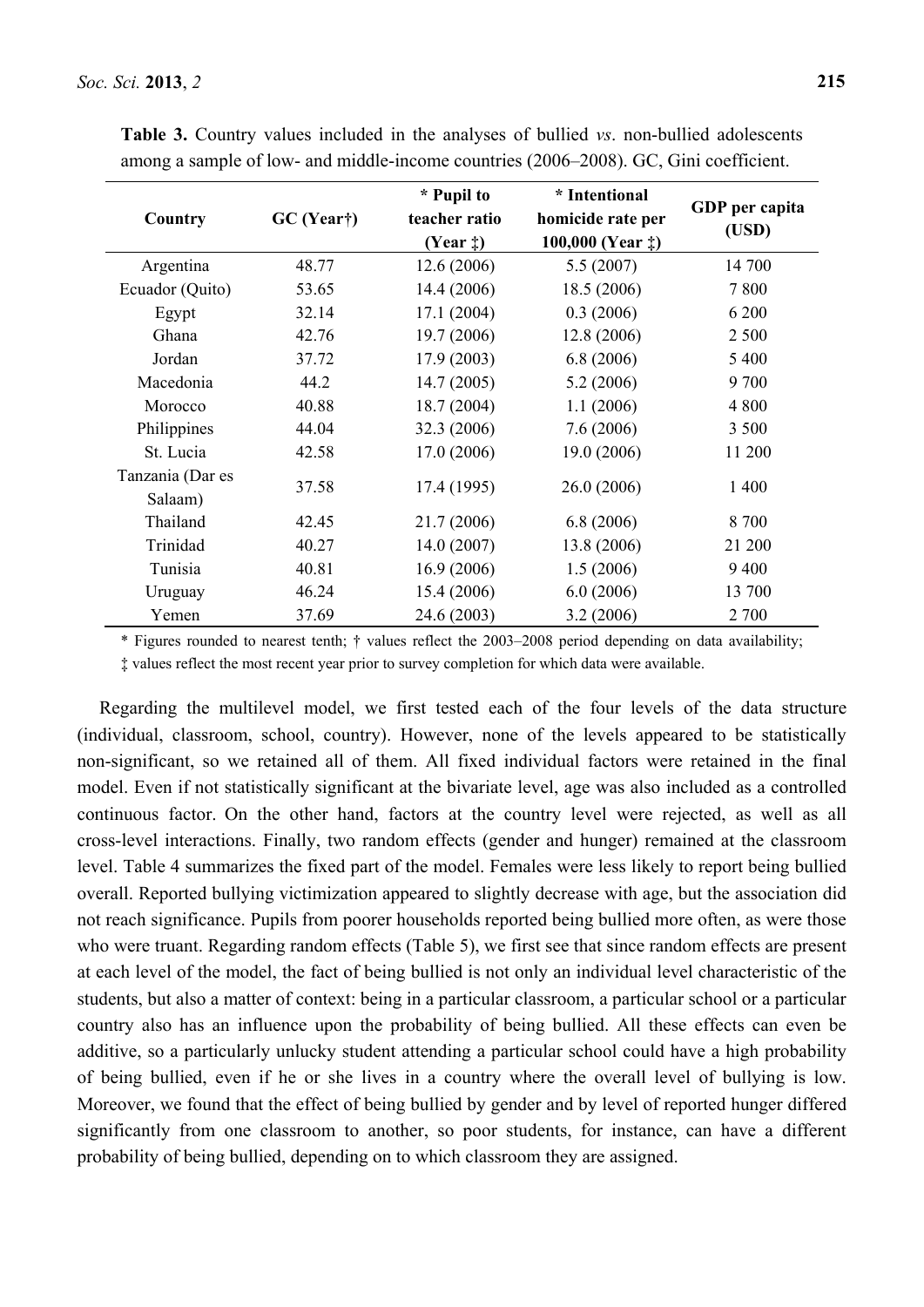| <b>Variable</b>          | Category         | <b>OR</b><br>$(99\% \text{ CI})$ | <i>p</i> -value |
|--------------------------|------------------|----------------------------------|-----------------|
| Age (continuous)         |                  | $0.97(0.94 - 1.00)$              | 0.025           |
| Gender (ref: male)       | Female           | $0.73(0.65 - 0.82)$              | < 0.001         |
| Went hungry (ref: never) | Rarely           | $1.61(1.39-1.86)$                | < 0.001         |
|                          | Sometimes        | $1.95(1.71-2.22)$                | < 0.001         |
|                          | Most of the time | $2.40(1.97-2.92)$                | < 0.001         |
|                          | Always           | $2.93(2.39-3.58)$                | < 0.001         |
| Truancy (ref: never)     | 1 or 2 days      | $1.31(1.22 - 1.41)$              | < 0.001         |
|                          | 3 to 5 days      | $2.46(2.20 - 2.75)$              | < 0.001         |
|                          | 6 to 9 days      | $2.20(1.84 - 2.62)$              | < 0.001         |
|                          | 10 or more days  | $3.14(2.60-3.79)$                | < 0.001         |

**Table 4.** Fixed variables that explain differences in bullying at the individual level among 15 low- and middle-income countries (2006–2008). OR, odds ratios; CI, confidence interval.

**Table 5.** Random effects model for variables that explain differences in bullying rates among 15 low- and middle income countries (2006–2008).

| Level     | Variable                 | Category         | Variance |
|-----------|--------------------------|------------------|----------|
| Classroom | Intercept                |                  | 0.5665   |
| Classroom | Gender (ref: male)       | Female           | 0.4019   |
| Classroom | Went hungry (ref: never) | Rarely           | 0.8373   |
| Classroom |                          | Sometimes        | 0.5262   |
| Classroom |                          | Most of the time | 0.7723   |
| Classroom |                          | Always           | 0.4419   |
| School    | Intercept                |                  | 0.0693   |
| Country   | Intercept                |                  | 0.3419   |

#### **4. Discussion**

This study examined differences in the rates of reported bullying among adolescents across LMICs. It used general and globally comparable indicators of social and economic well-being. In the bivariate and multi-level analyses, we found that age, gender, hunger and truancy explained bullying at the individual level, which mirrored findings in the literature [6,16,30,31]. In addition to significant variations in bullying rates by country, the types of bullying reported within countries also differed significantly (see Table 2). However, we noted that in a majority of the countries under study, the number of reports of bullying victimization (bullied in some other way) was disproportionately higher than in all of the preceding categories. One explanation may lie in the absence of a question that might have captured other forms of bullying, such as cyber bullying, which has also been reported in LMIC settings [32].

In the random part of the model (see Table 5), we noted that at the classroom level, gender and hunger were significant factors in explaining differences in bullying between classrooms. Previous research has documented that bullying rates were significantly higher in co-educational schools and in all male schools compared with female only schools [33]. Unfortunately, owing to limitations in the data, it was not possible to further examine this in the present study. Concerning the variable, hunger,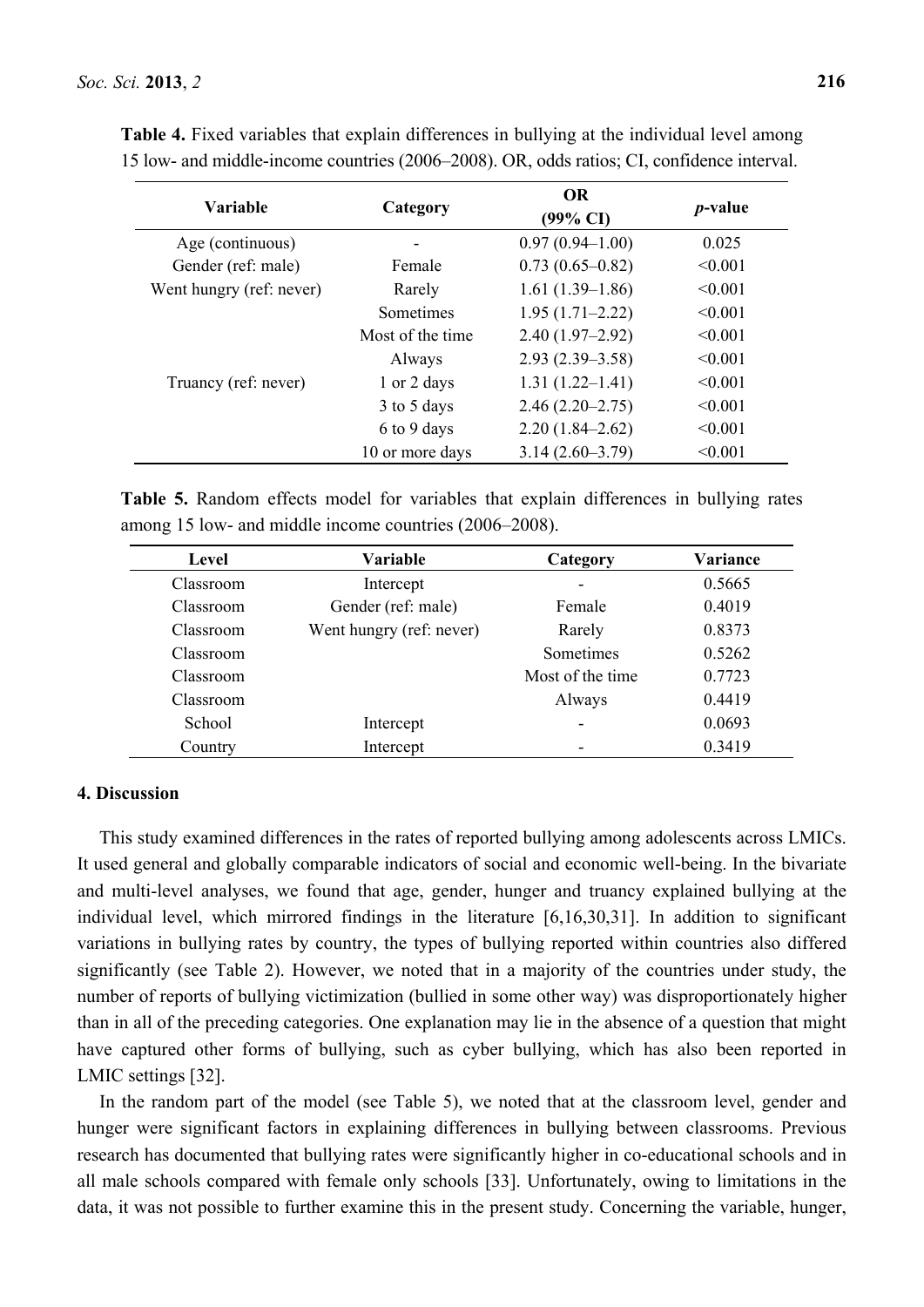previous research asserts that bullied students were more likely to be from more deprived areas of society [30,34]. However, hunger used alone in analyses as a measure of deprivation may not necessarily be a particularly sensitive indicator of relative poverty [35].

None of the selected country-level variables were able to explain bullying differences between countries, even if the country random effect indicated that there were differences. In a previous study based on data from mainly high-income settings, the authors also concluded that neither GDP nor GC were able to explain bullying differences among HICs [9]. With regard to the variable, homicide rate, despite the potential role that community violence has in influencing victimizing behavior among adolescents, its effects at the individual level are possibly attenuated by other factors, such as family and peer influences [36]. Pupil to teacher ratio, while linked previously with, as a modifier of bullying victimization, school size, may have been a confounding factor according to other research [37]. However, limitations inherent in the data prevented confirmatory analyses.

A strength of this study includes its use of data from a standardized survey and its comparison of bullying victimization prevalence across 15 LMIC settings. The sample sizes in each country were large enough to allow for the detection of statistically valid associations. However, we present these results in light of their limitations, which include the use of self-reported data. All questionnaire items were subjected to extensive piloting and validation, yet the possibility of biased reporting due to social desirability, even in anonymous questionnaires, has been deemed plausible [38].

The study's cross-sectional design limits the ability to examine causal relationships and, as a result, the analyses presented here should be viewed as exploratory in the absence of longitudinal data. Because these findings were based upon in school samples only, they will not be representative of adolescents outside of school environments, who may be at increased risk for bullying. The study's limited age range also fails to allow for an appreciation of bullying phenomena, which may be influenced by factors that occurred before adolescence and have psychosocial sequelae, which may persist long after [39]. While two non-nationally representative population samples were included (Quito and Dar es Salaam), their inclusion was considered important, owing to the current paucity of school-based data on bullying in those regions.

#### **5. Conclusions**

While self-reported bullying varied significantly between countries, the peculiarities inherent in the classroom environment were better able to explain differences between bullied and non-bullied adolescents. Gender and hunger as factors, while not homogeneously related to bullying, have an effect that can vary from one classroom to another, even in the same country. The present findings suggest that classroom settings may be important environments to take into account when designing approaches that target bullying prevention in schools. These interventions, for example, may include encouraging healthy peer relationships or developing educational programming on age-appropriate strategies for conflict resolution. Ultimately, more research is needed in order to determine what specific factors inherent in the classroom environment might influence bullying behavior.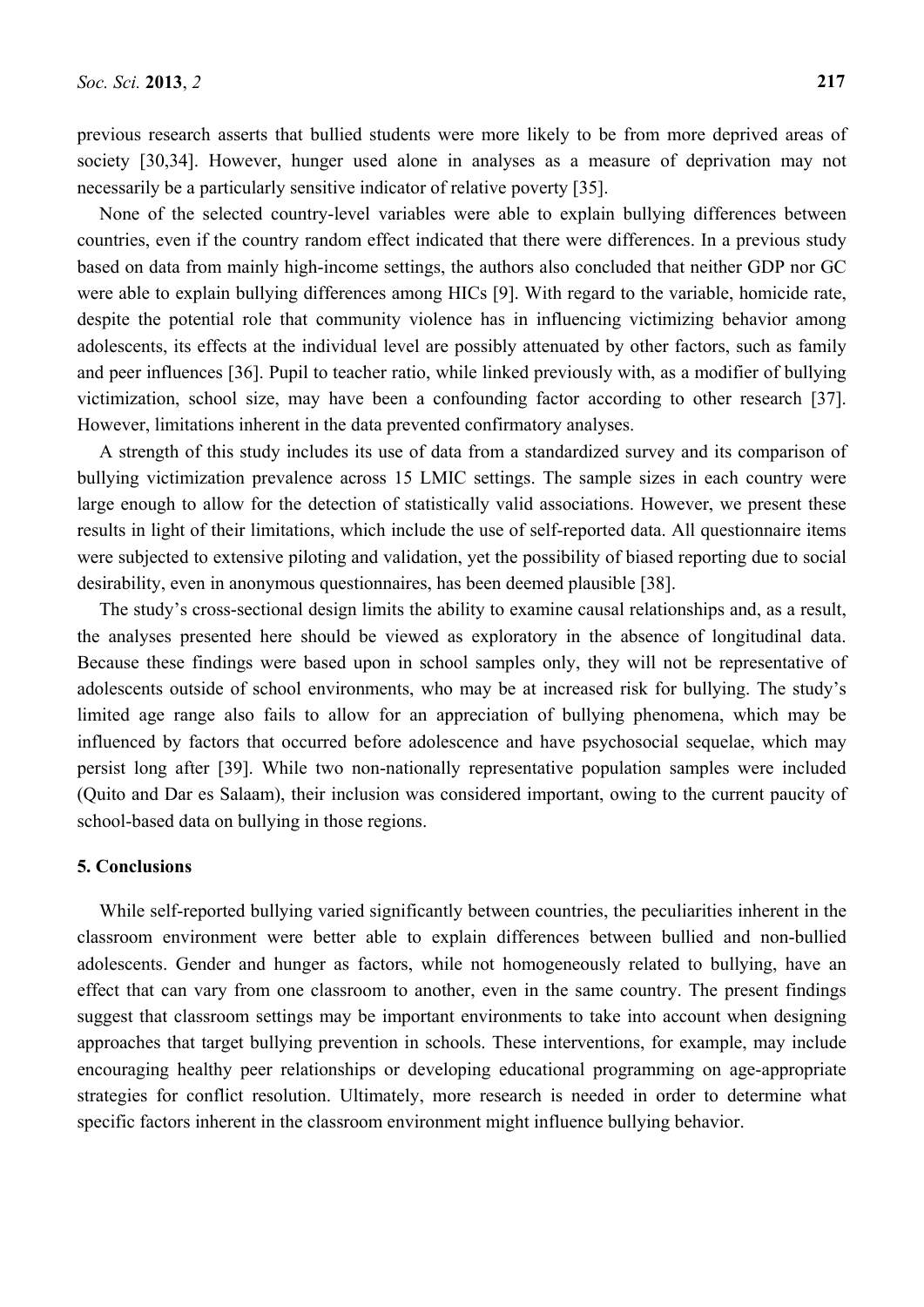## **Acknowledgments**

The authors would like to thank the Centers for Disease Control and Prevention (Atlanta, USA); and the World Health Organization (Geneva, Switzerland). We would also like to thank all the survey officers, country administrators and students who took part in the study. The first author's participation was supported by a grant from Suomen Kulttuurirahasto (Helsinki, Finland).

## **Conflicts of Interest**

The authors declare no conflict of interest.

## **References**

- 1. Lila C. Fleming, and Kathryn H. Jacobsen. "Bullying among middle-school students in low and middle income countries." *Health Promotion International* 25 (2010): 73–84.
- 2. Holan Liang, Alan J. Flisher, and Carl J. Lombard. "Bullying, violence, and risk behavior in South African school students." *Child Abuse & Neglect* 31 (2007): 161–71.
- 3. Dan Olweus. "Bullying at school. Basic facts and an effective intervention programme." *Promot & Education* 1 (1994): 27–31, 48.
- 4. Tonja R. Nansel, Mary Overpeck, Ramani S. Pilla, June W. Ruan, Bruce Simons-Morton, and Peter Scheidt. "Bullying behaviors among US youth: Prevalence and association with psychosocial adjustment." *Journal of the American Medical Association* 285 (2001): 2094–2100.
- 5. Yulan Cheng, Ian M. Newman, Ming Qu, Lazarous Mbulo, Yan Chai, Yan Chen, and Duane F. Shell. "Being bullied and psychosocial adjustment among middle school students in China." *Journal of School Health* 80 (2010): 193–99.
- 6. Rachel C. Vreeman, and Aaron E. Carroll. "A systematic review of school-based interventions to prevent bullying." *Archives of Pediatrics and Adolescent Medicine* 161 (2007): 78–88.
- 7. Kaj Björkqvist, Karin Osterman, and Petra Berg. "Higher rates of victimization to physical abuse by adults found among victims of school bullying." *Psychological Reports* 109 (2011): 167–68.
- 8. Howard Meltzer, Panos Vostanis, Tamsin Ford, Paul Bebbington, and Michael S. Dennis. "Victims of bullying in childhood and suicide attempts in adulthood." *European Psychiatry* 26 (2011): 498–503.
- 9. Pernille Due, Juan Merlo, Yossi Harel-Fisch, Mogens T. Damsgaard, Bj*ø*rn E. Holstein, J*ø*rn Hetland, Candace Currie, Saoirse N. Gabhainn, Margarida G. de Matos, and John Lynch. "Socioeconomic inequality in exposure to bullying during adolescence: A comparative, cross-sectional, multilevel study in 35 countries." *American Journal of Public Health* 99 (2009): 907–14.
- 10. Pernille Due, Mogens T. Damsgaard, Rikke Lund, and Bj*ø*rn E. Holstein. "Is bullying equally harmful for rich and poor children?: A study of bullying and depression from age 15 to 27." *European Journal of Public Health* 19 (2009): 464–69.
- 11. Etienne G. Krug, James A. Mercy, Linda L. Dahlberg, and Anthony B. Zwi. "The world report on violence and health." *The Lancet* 360 (2002): 1083–88.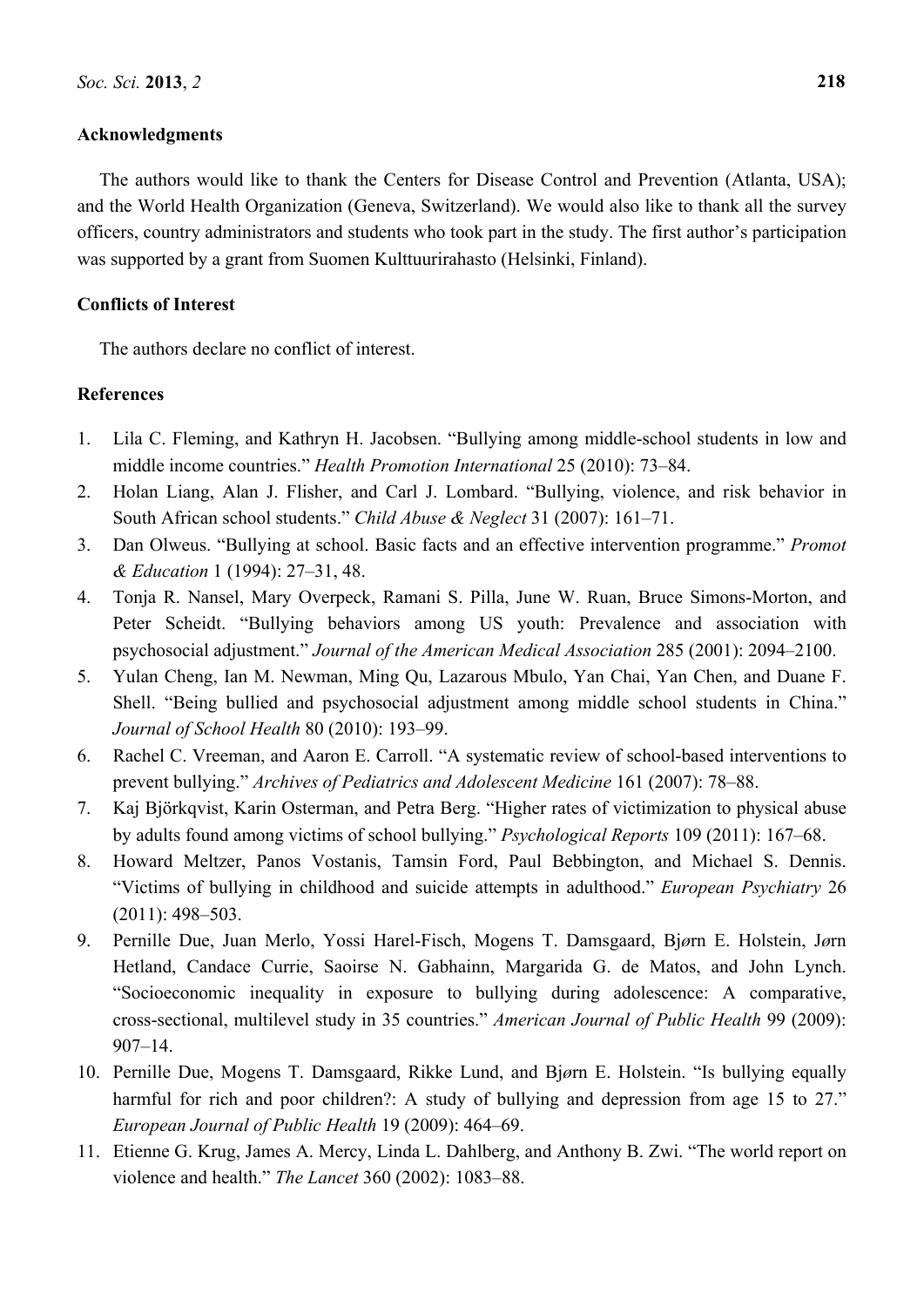- 12. Margie Peden, Kayode Oyegbite, Joan Ozanne-Smith, Adnan A. Hyder, Christine Branche, AKM F. Rahman, Frederick Rivara, and Kidist Bartolomeos. "World report on child injury prevention." Available online: http://www.who.int/violence\_injury\_prevention/child/injury/world\_report/en/ (accessed on 3 December 2012).
- 13. Rait Ram. "Population increase, economic growth, educational inequality, and income distribution: Some recent evidence." *Journal of Development Economics* 14 (1984): 419–28.
- 14. CDC. "CDC Global School-based Student Health Survey (GSHS)." Available online: http://www.cdc.gov/GSHS/ (accessed on 10 April 2012).
- 15. Young S. Kim, W. T. Boyce, Yun-Joo Koh, and Bennett L. Leventhal. "Time trends, trajectories, and demographic predictors of bullying: A prospective study in Korean adolescents." *Journal of Adolescent Health* 45 (2009): 360–67.
- 16. Billie Gastic. "School truancy and the disciplinary problems of bullying victims." *Educational Review* 60 (2008): 391–404.
- 17. Kirsti Kumpulainen, Eila Räsänen, and Irmeli Henttonen. "Children involved in bullying: Psychological disturbance and the persistence of the involvement." *Child Abuse & Neglect* 23 (1999): 1253–62.
- 18. Michael Lynch. "Consequences of children's exposure to community violence." *Clinical Child and Family Psychology Review* 6 (2003): 265–74.
- 19. Corrado Gini. "Variabilità e mutabilità (Variability and Mutability)." Reprinted in *Memorie di Metodologica Statistica*. Edited by E. Pizetti and T. Salvemini. Rome: Libreria Eredi Virgilio Veschi, 1955.
- 20. Juliet N. Orem, Joses M. Kirigia, Robert Azairwe, Ibrahim Kasirye, and Oladapo Walker. "Impact of malaria morbidity on gross domestic product in Uganda." *International Archives of Medicine* 5 (2012): 12.
- 21. Kristine Lykens, Karan P. Singh, Elewichi Ndukwe, and Sejong Bae. "Social, economic, and political factors in progress towards improving child survival in developing nations." *Journal of Health Care for the Poor and Underserved* 20 (2009): 137–48.
- 22. Wendy M. Craig, Debra Pepler, and Rona Atlas. "Observations of bullying in the playground and in the classroom." *School Psychology International* 21 (2000): 22–36.
- 23. Luiz A. C. Viana, Maria da Conceição N. Costa, Jairnilson S. Paim, and Ligia M. Vieira-da-Silva. "Social inequalities and the rise in violent deaths in Salvador, Bahia State, Brazil: 2000–2006." *Caderdnos de Saúde Pública* 27, Suppl. 2 (2011): S298–S308.
- 24. Deborah Gorman-Smith, and Patrick Tolan. "The role of exposure to community violence and developmental problems among inner-city youth." *Devlopmental Psychopathology* 10 (1998):  $101–16$ .
- 25. World Bank World Development Indicators. "Data." Available online: http://data.worldbank.org/ data-catalog/world-development-indicators (accessed on 24 March 2012).
- 26. André Berchtold. "Key elements in the statistical analysis of surveys." *International Journal of Public Health* 52 (2007): 117–19.
- 27. Joop J. Hox. *Applied Multilevel Analysis*. Amsterdam: TT-Publikaties, 1994.
- 28. Adrian Raftery. "Bayesian Model Selection in Social Research (with discussion)." In *Sociological Methodology*. Edited by Peter V. Marsden. Cambridge: Blackwells, 1995, 111–63.